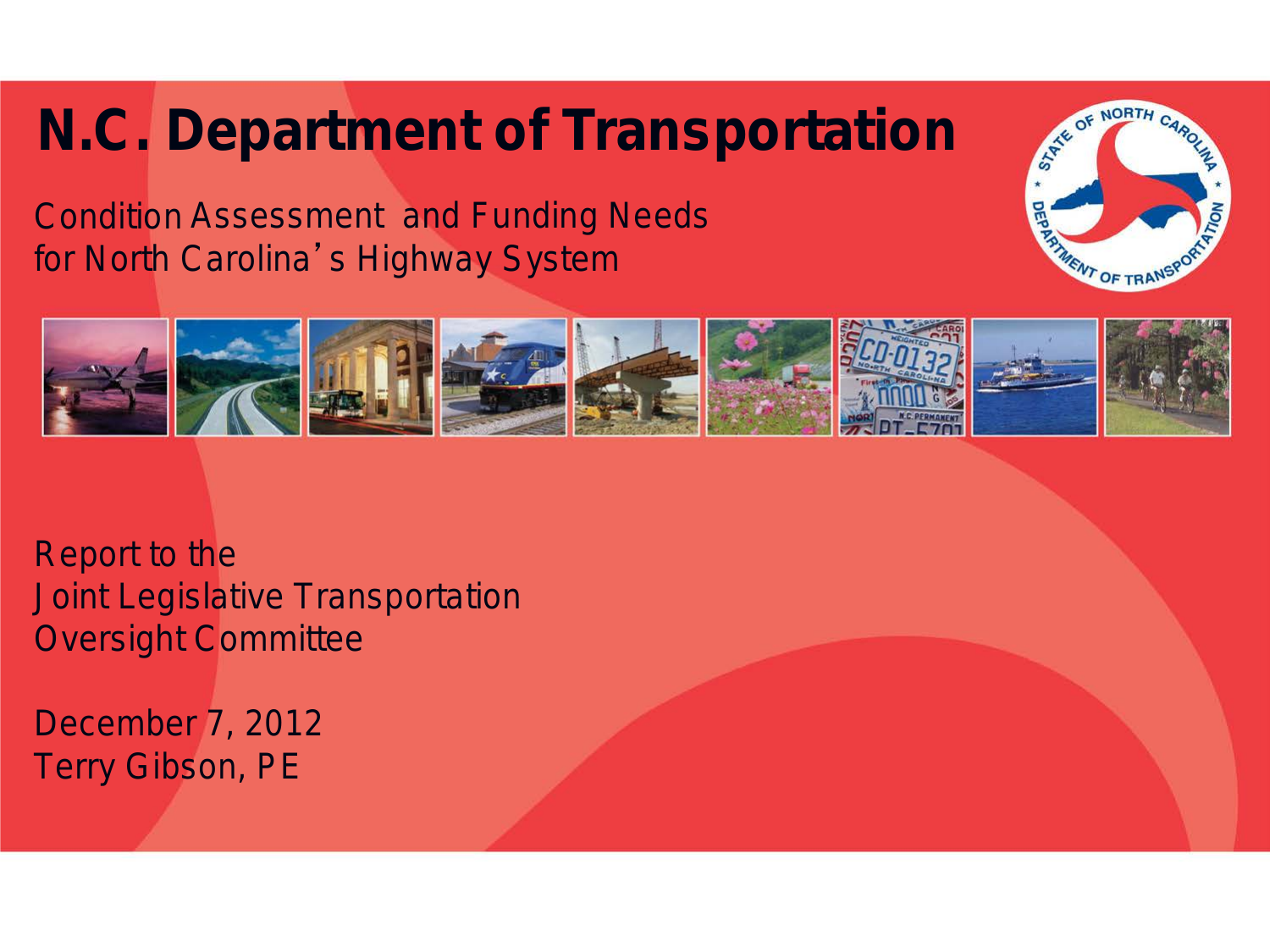

# **Biennial Report on Maintenance Requirements**

G.S. 136-44.3

#### Requires NCDOT to:

- Establish Performance Standards
- Project an annual cost to meet and sustain the performance standards for routine maintenance and operations
- Develop a cost for Pavement and Bridge Preservation
- Develop a cost for Pavement and Bridge Rehabilitation
- Project System Condition at optimal funding for 7 years

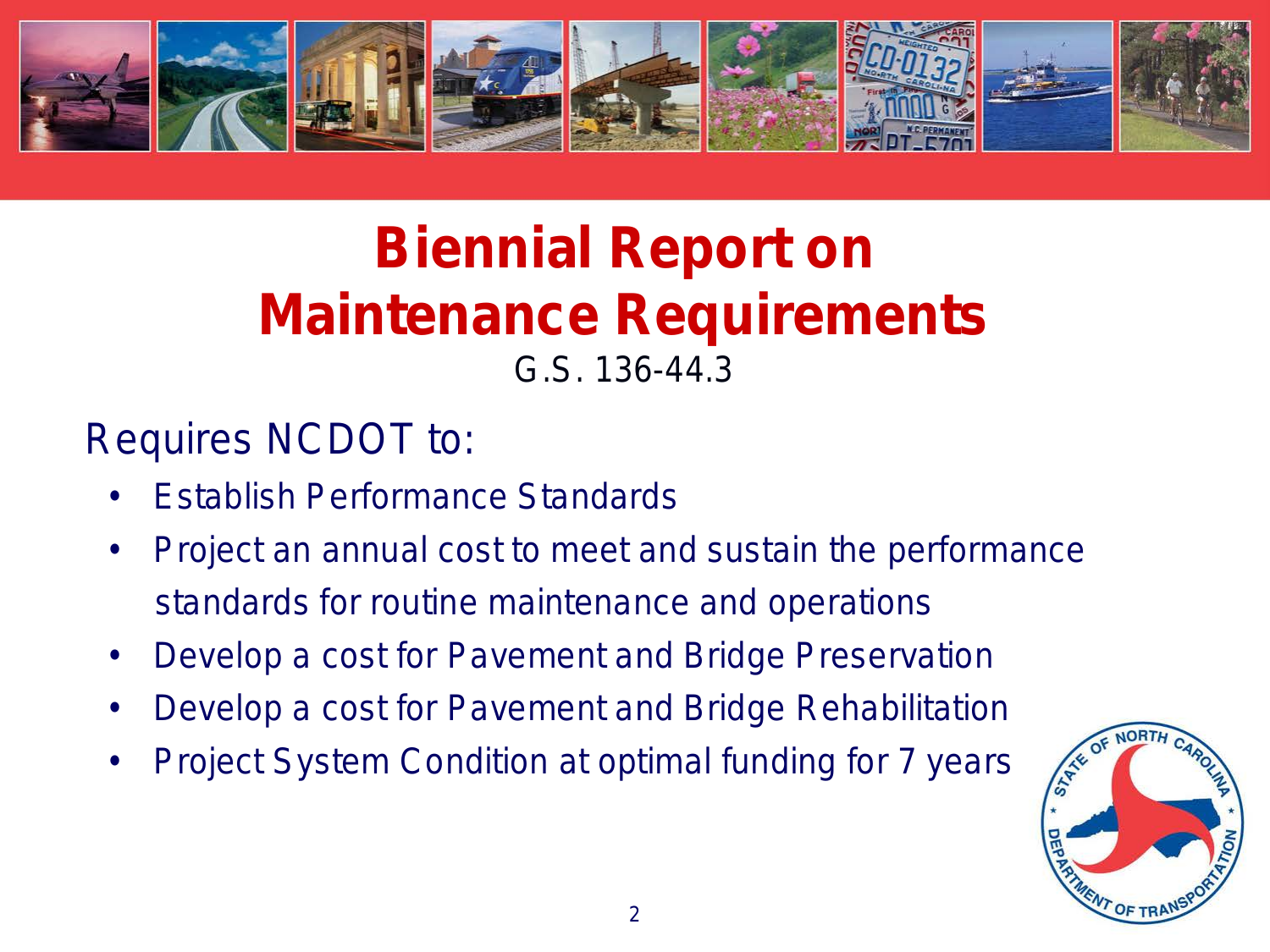

# **North Carolina State Highway System 2012**

- 79,478 road miles
- 170,947 paved lane miles
- 4,358 miles of unpaved roads
- 18,265 structures



• 9,000 signals



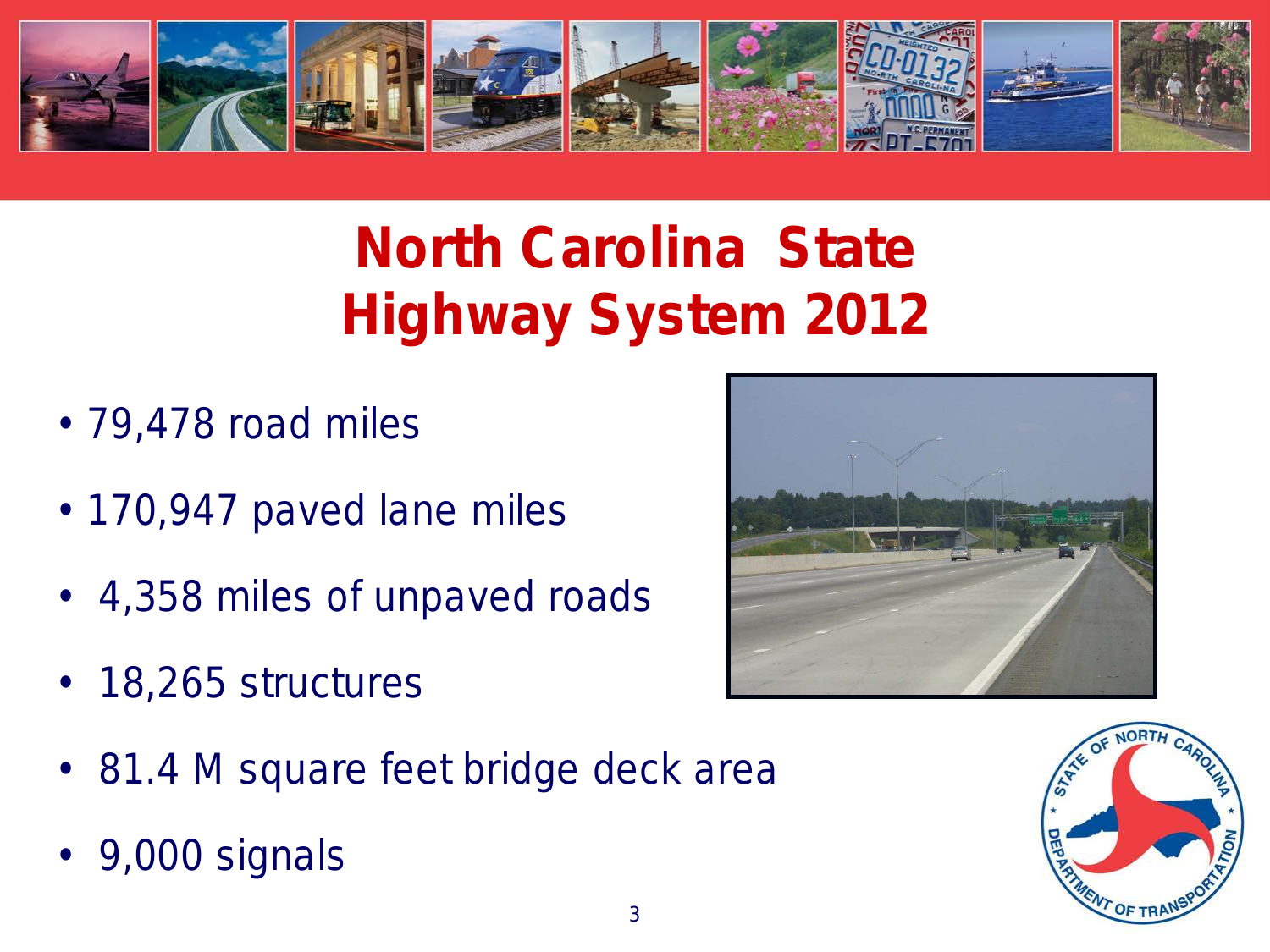

### **System Breakdown**

| <b>System</b>            | Mileage   | <b>Examples</b>             |
|--------------------------|-----------|-----------------------------|
| Interstates (I)          | 1,299 RM  | I-40, I-85, I-77            |
| Primary (US & NC)        | 13,754 RM | US 29, US 64, NC 210, NC 42 |
| <b>Secondary (Paved)</b> | 60,068 RM | SR 1001, SR 2049, SR 3010   |
| Secondary (Unpaved)      | 4,357 RM  | SR 1825, SR 2256, SR 1705   |

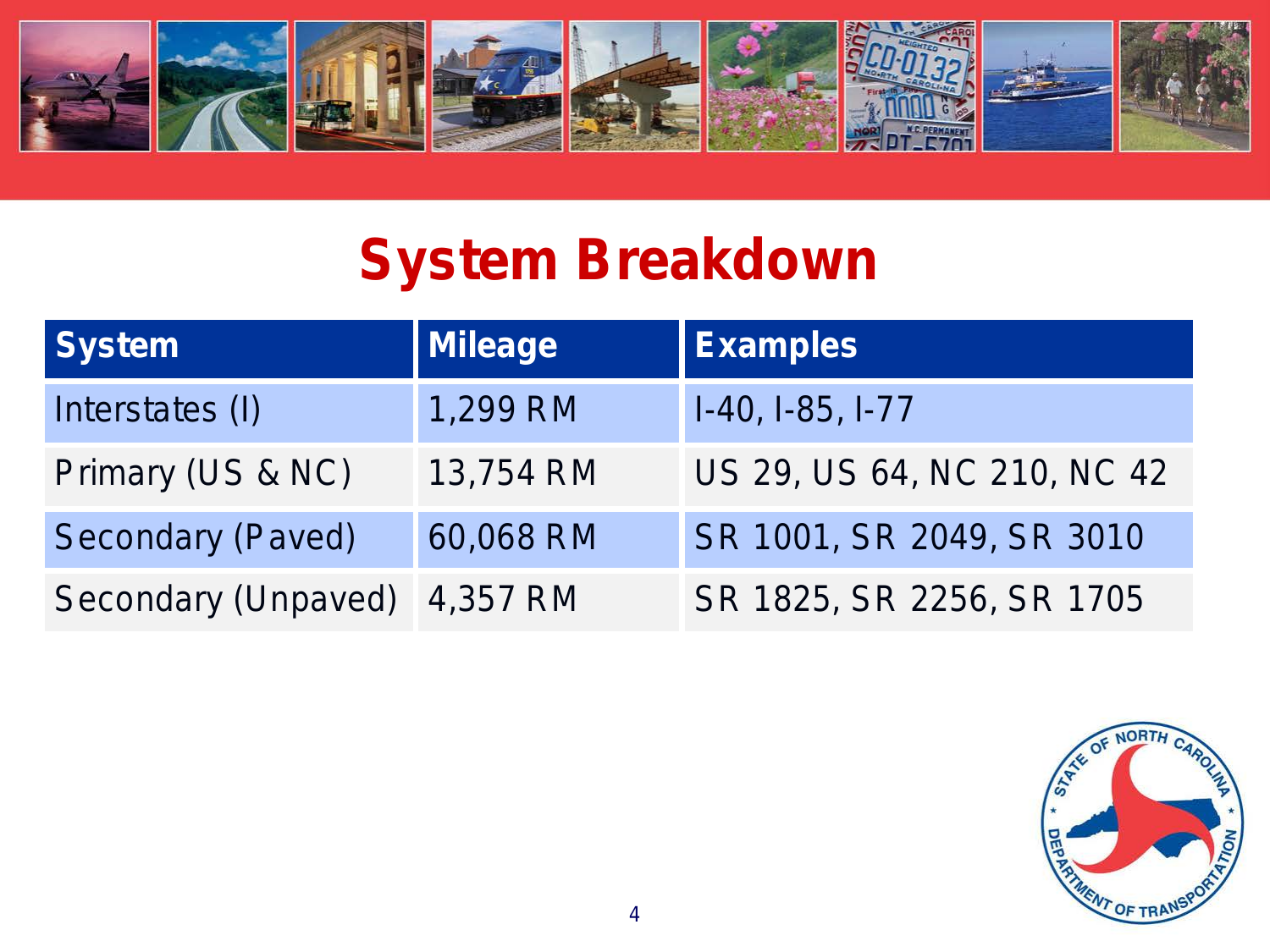

## **Highway System Usage** (Vehicle Miles Traveled)



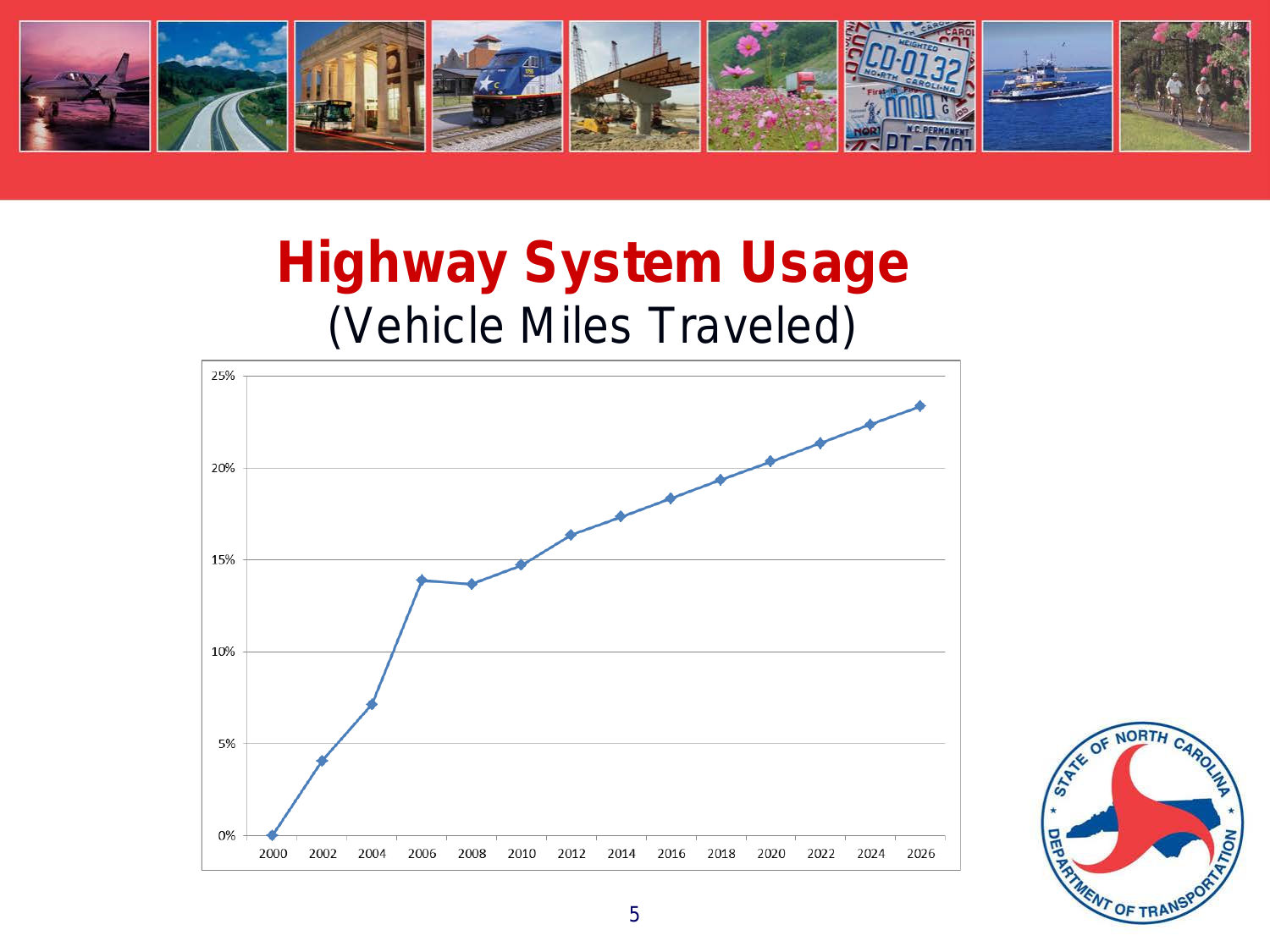

# **State Budget Allocation FY 2013 (Millions)**

| <b>Highway Maintenance</b>                   | $\mathcal{S}$ | 385   |
|----------------------------------------------|---------------|-------|
| <b>Contract Resurfacing</b>                  | $\mathcal{S}$ | 427   |
| <b>System Preservation</b>                   |               | \$235 |
| <b>General Maintenance Reserves</b>          | $\mathcal{S}$ | 140   |
| HB 1825 Secondary Road Improvement (Paved)   | $\mathcal{L}$ | 66    |
| HB 1825 Secondary Road Improvement (Unpaved) | $\mathcal{C}$ | 12    |

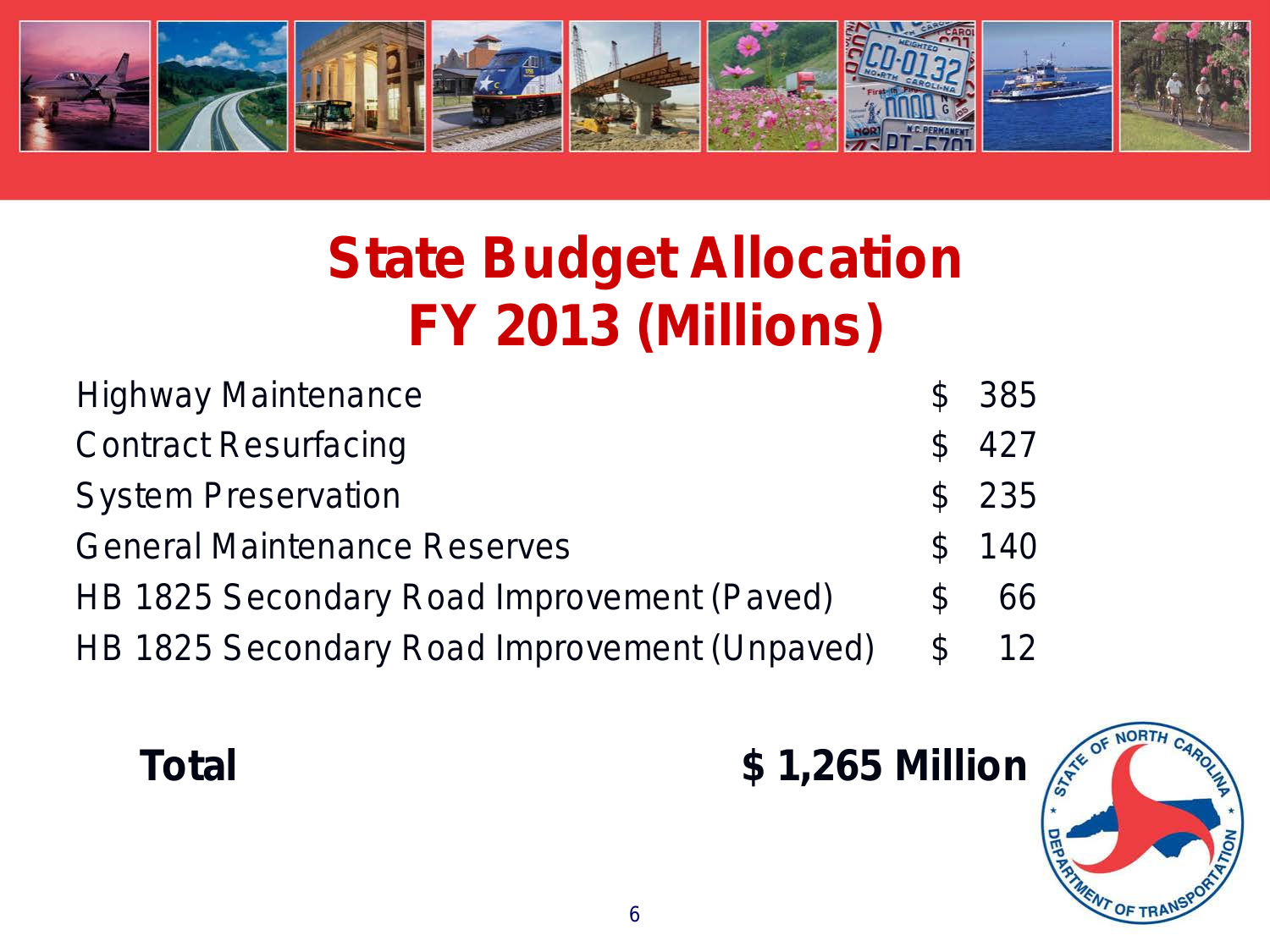

## **Federal TIP Funding Federal Fiscal 2013 (Millions)**

| <b>ITS Traffic Operations</b>                  |               | 13  |
|------------------------------------------------|---------------|-----|
| <b>Positive Guidance Program</b>               | $\mathcal{C}$ |     |
| <b>Traffic Systems Operations Program</b>      |               | 26  |
| <b>Bridge Preventative Maintenance Program</b> | $\mathcal{L}$ | - 5 |
| Low Impact Bridge Replacement                  |               | 28  |
| Interstate Maintenance Preservation Program    |               | 10  |

**Total \$ 86 Million**

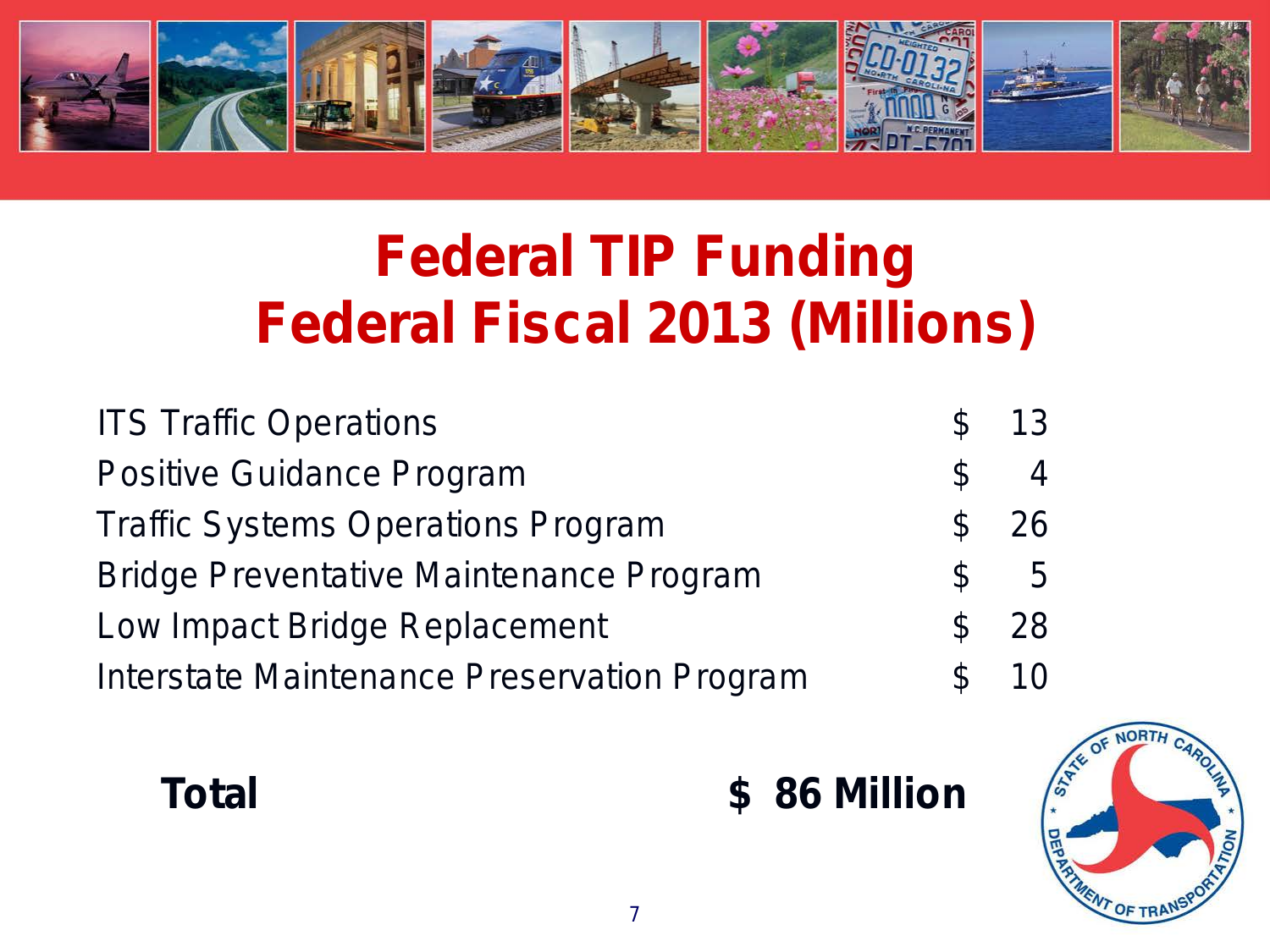

### **History of Routine Maintenance Funding**



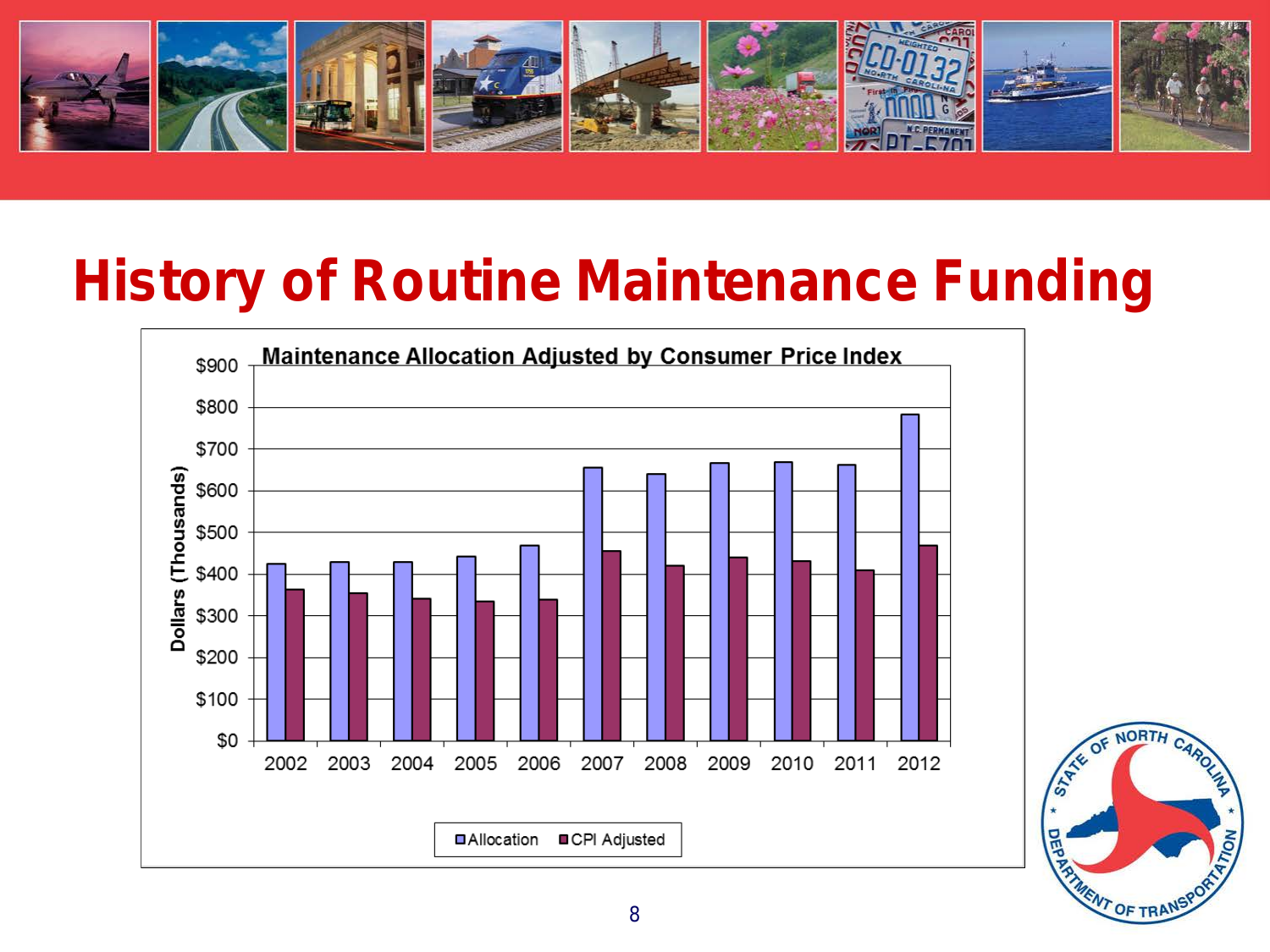

## **History of Resurfacing Funding**



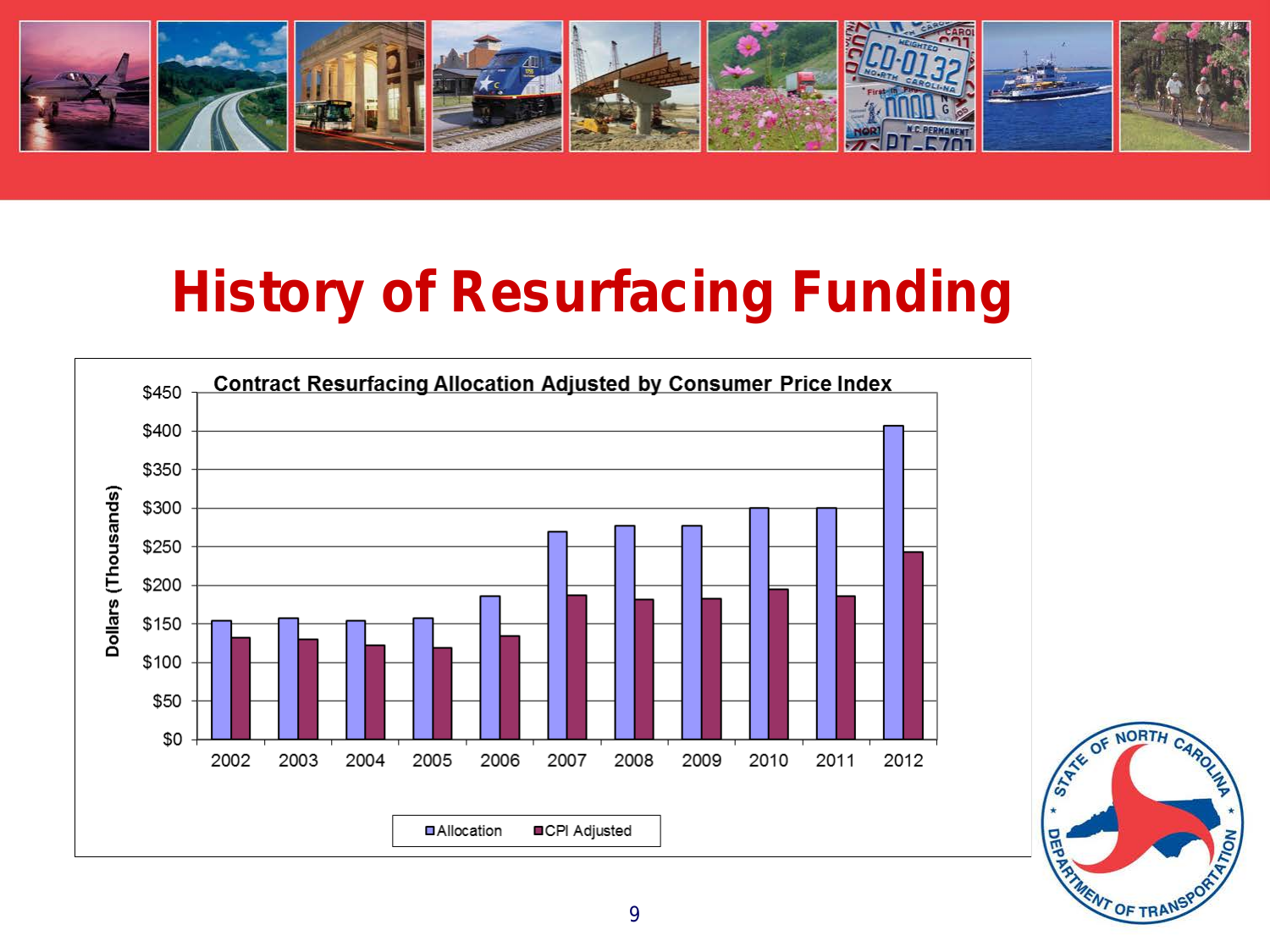

## **Performance Based Management**

#### Benefits include:

- Moving towards uniformly constructed, maintained and operated Highway System
- Data driven decision making
- Increased focus on preventive maintenance
- Targeting Level Of Service by system
- Highest and best use of resources
- **Accountability**



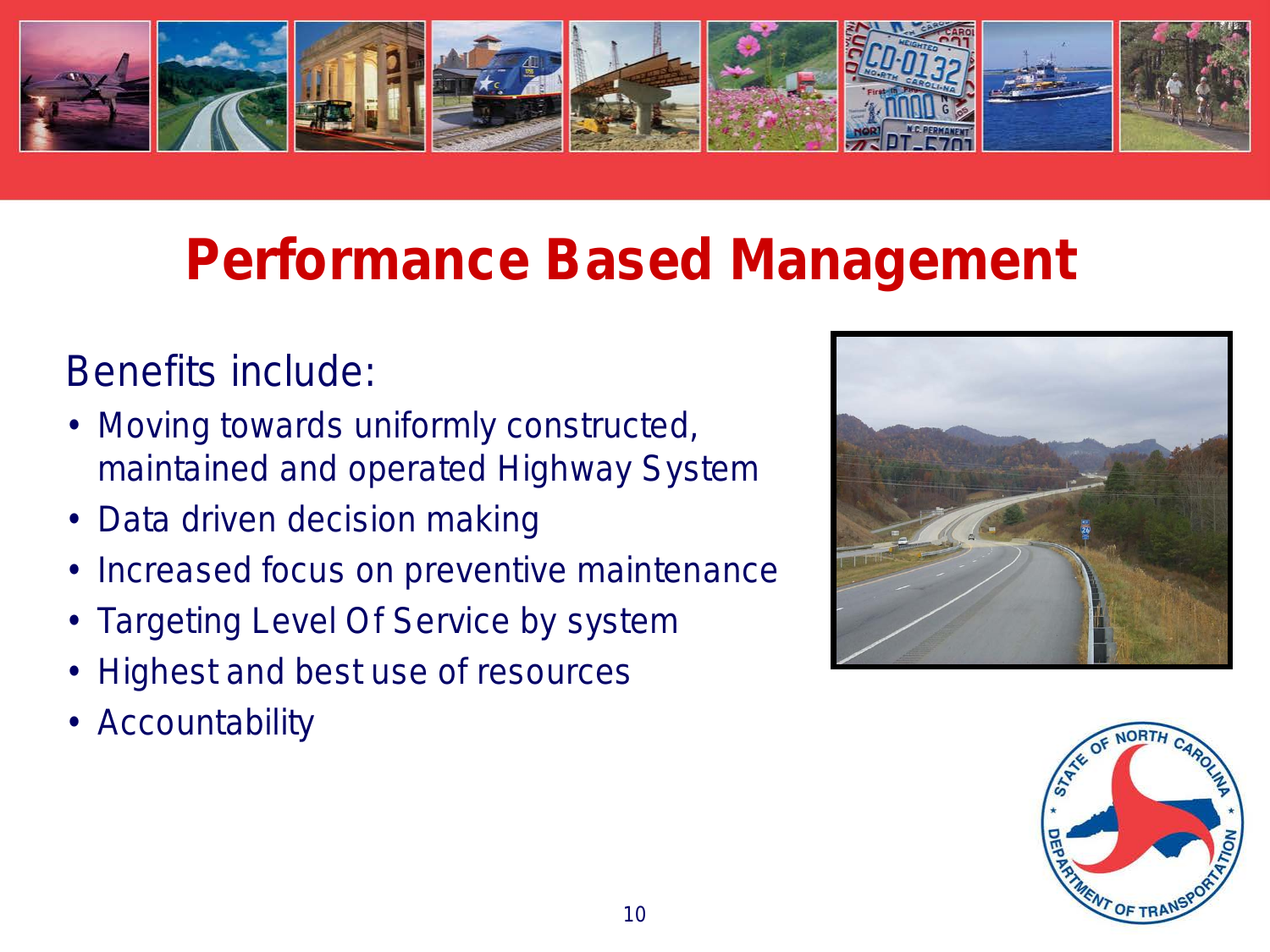

## **Rating the Condition of the Highway System**



**Maintenance** Condition Survey **11** 

#### Pavement Condition Survey



#### Bridge Condition Survey



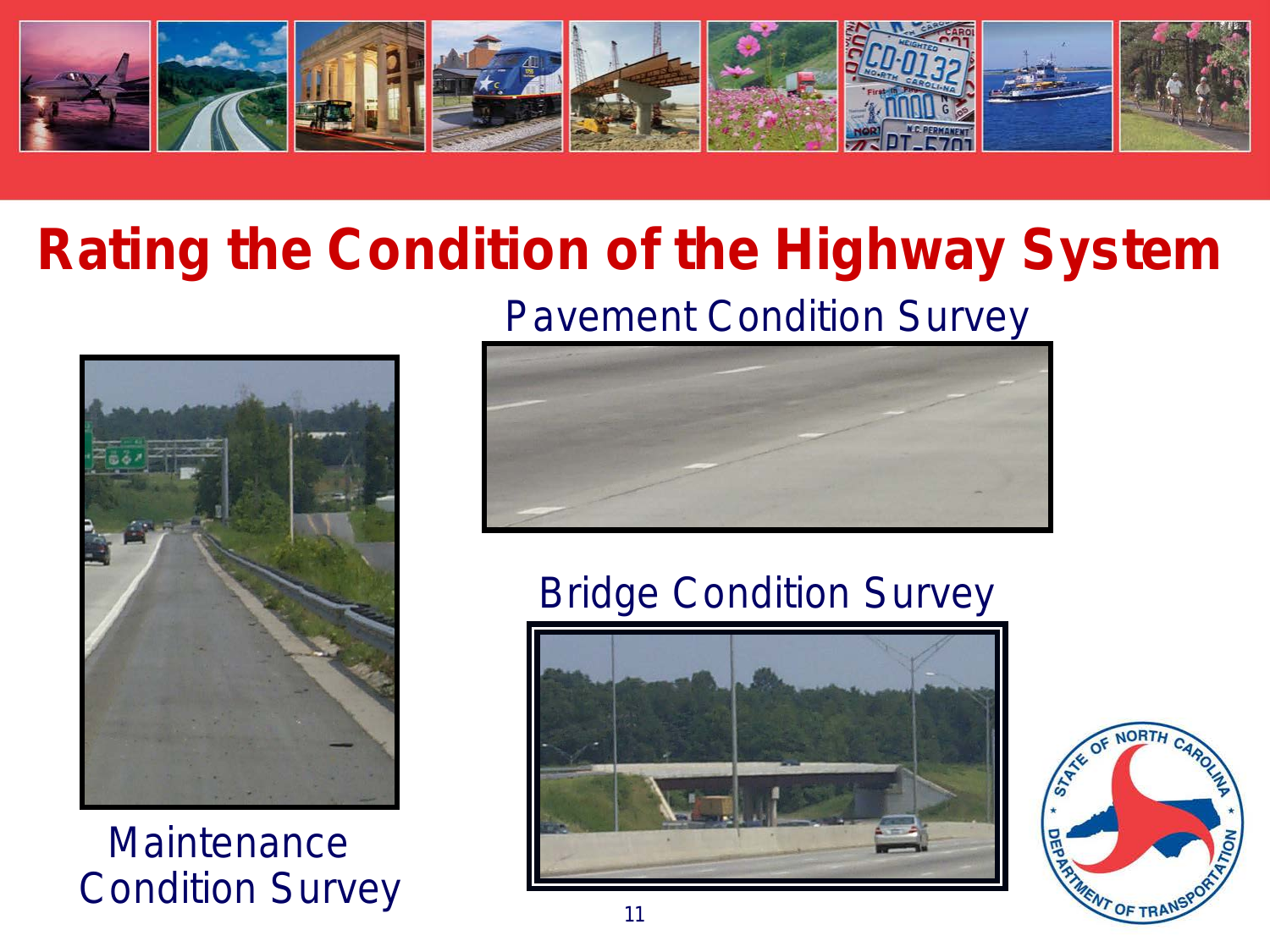

#### **Maintenance Condition Survey Results**

|               | Roadway                      |                                                 |        | Interstate         | Primary |                      | <b>Secondary</b> |                      |
|---------------|------------------------------|-------------------------------------------------|--------|--------------------|---------|----------------------|------------------|----------------------|
|               |                              |                                                 |        | 2012 State Average | 2012    | <b>State Average</b> | 2012             | <b>State Average</b> |
|               | <b>ELEMENT</b>               | PERFORMANCE MEASURE                             | Target | Score              | Target  | Score                | Target           | Score                |
|               |                              | No dropoffs greater than 3 inches and no        |        |                    |         |                      |                  |                      |
|               | <b>Unpaved Shoulders</b>     | shoulders higher than 2 inches                  | 95     | 92                 | 90      | 92                   | 85               | 93                   |
|               | Ditches (Lateral Ditches)    | No blocked, eroded, or nonfunctioning ditches   | 95     | 99                 | 90      | 97                   | 85               | 96                   |
|               | Crossline Pipe (Blocked)     | Greater than 50% diameter open                  | 95     | 87                 | 90      | 81                   | 85               | 82                   |
| DRAINAGE      |                              | No damage or structural deficiency effecting    |        |                    |         |                      |                  |                      |
|               | Crossline Pipe (Damaged)     | functionality                                   | 95     | 91                 | 90      | 97                   | 85               | 96                   |
|               | Curb & Gutter (Blocked)      | No obstruction greater than 2 inches for 2 feet | 95     | 96                 | 90      | 97                   | 85               | 97                   |
|               |                              | Grates and outlet pipes of boxes blocked <50%.  |        |                    |         |                      |                  |                      |
|               |                              | Inlets and outlets of boxes are not damaged,    |        |                    |         |                      |                  |                      |
|               | Boxes (Blocked or Damaged)   | and grates are present and not broken.          | 95     | 84                 | 90      | 90                   | 85               | 92                   |
|               |                              |                                                 |        |                    |         |                      |                  |                      |
|               |                              | Freeways: 45' from travelway, 5' behind         |        |                    |         |                      |                  |                      |
|               |                              | guardrail, not blocking signs; Non-Freeways:    |        |                    |         |                      |                  |                      |
|               |                              | Vertical clearance of 15' over roadway and 10'  |        |                    |         |                      |                  |                      |
|               | Vegetation (Brush & Tree)    | back of ditch centerline or shoulder point      | 90     | 92                 | 85      | 90                   | 80               | 86                   |
| ROADSIDE      | Vegetation (Turf Condition)  | Areas free of erosion                           | 95     | 91                 | 90      | 94                   | 85               | 94                   |
|               | Stormwater Devices (NPDES)   | Functioning as designed                         |        | 94                 | 90      | 94                   | 90               | 94                   |
|               |                              | Achieving a score of 2 or higher on the         |        |                    |         |                      |                  |                      |
|               | Landscape Plant Beds         | inspection form                                 | 90     | 90                 | 80      | 90                   | N/A              | N/A                  |
|               | Rest Areas & Welcome Centers | Condition Rating of 90                          | 90     | 96                 | 90      | 93                   | N/A              | N/A                  |
|               |                              |                                                 |        |                    |         |                      |                  |                      |
|               | Long Line Pavement Markings  | Present, visible                                | 90     | 96                 | 85      | 94                   | 80               | 88                   |
|               | Words and Symbols            | Present. visible                                | N/A    | N/A                | 85      | 87                   | 80               | 85                   |
| TRAFFIC       | <b>Pavement Markers</b>      | Present and reflective                          | 90     | 91                 | 85      | 81                   | N/A              | N/A                  |
|               | <b>Ground Mounted Signs</b>  | Visible and legible                             | 90     | 94                 | 85      | 94                   | 85               | 89                   |
|               | Overhead Signs               | Visible and legible                             | 92     | 99                 | 85      | 97                   | N/A              | N/A                  |
|               |                              |                                                 |        |                    |         |                      |                  |                      |
|               | <b>NBIS Culverts</b>         | Condition Rating $>= 6$                         | 85     | 86                 | 80      | 87                   | 75               | 89                   |
| <b>BRIDGE</b> | Non-NBIS Culverts            | Condition Rating = Good                         | 80     | 81                 | 70      | 72                   | 60               | 56                   |
|               | Overhead Sign Structures     | Condition Rating = Good                         | 95     | 88                 | 92      | 93                   | 92               | 84                   |
|               |                              |                                                 |        |                    |         |                      |                  |                      |
|               | Totals                       |                                                 | 91.32  | 91.43              | 86.16   | 90.27                | 82.16            | 87.43                |

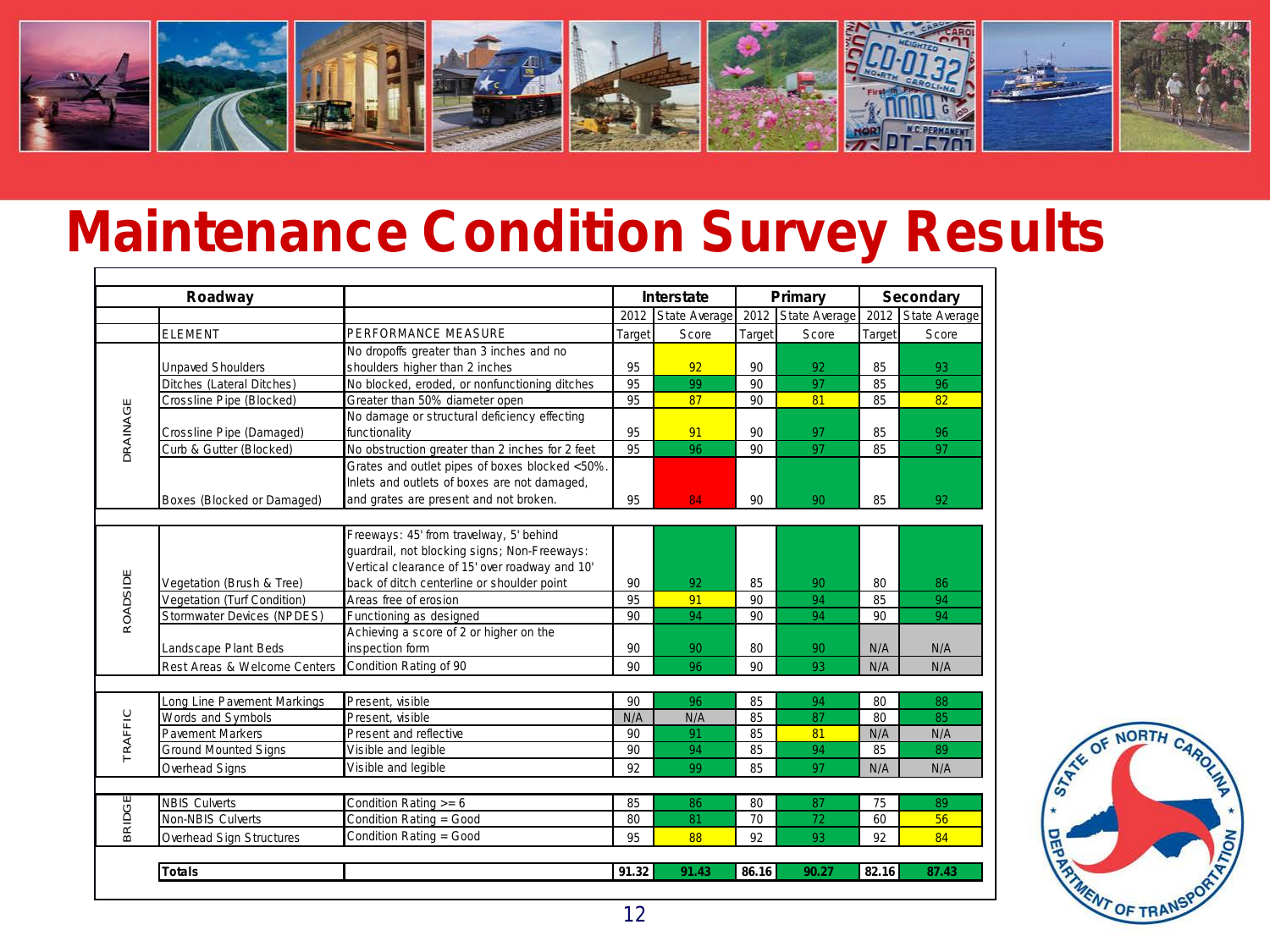

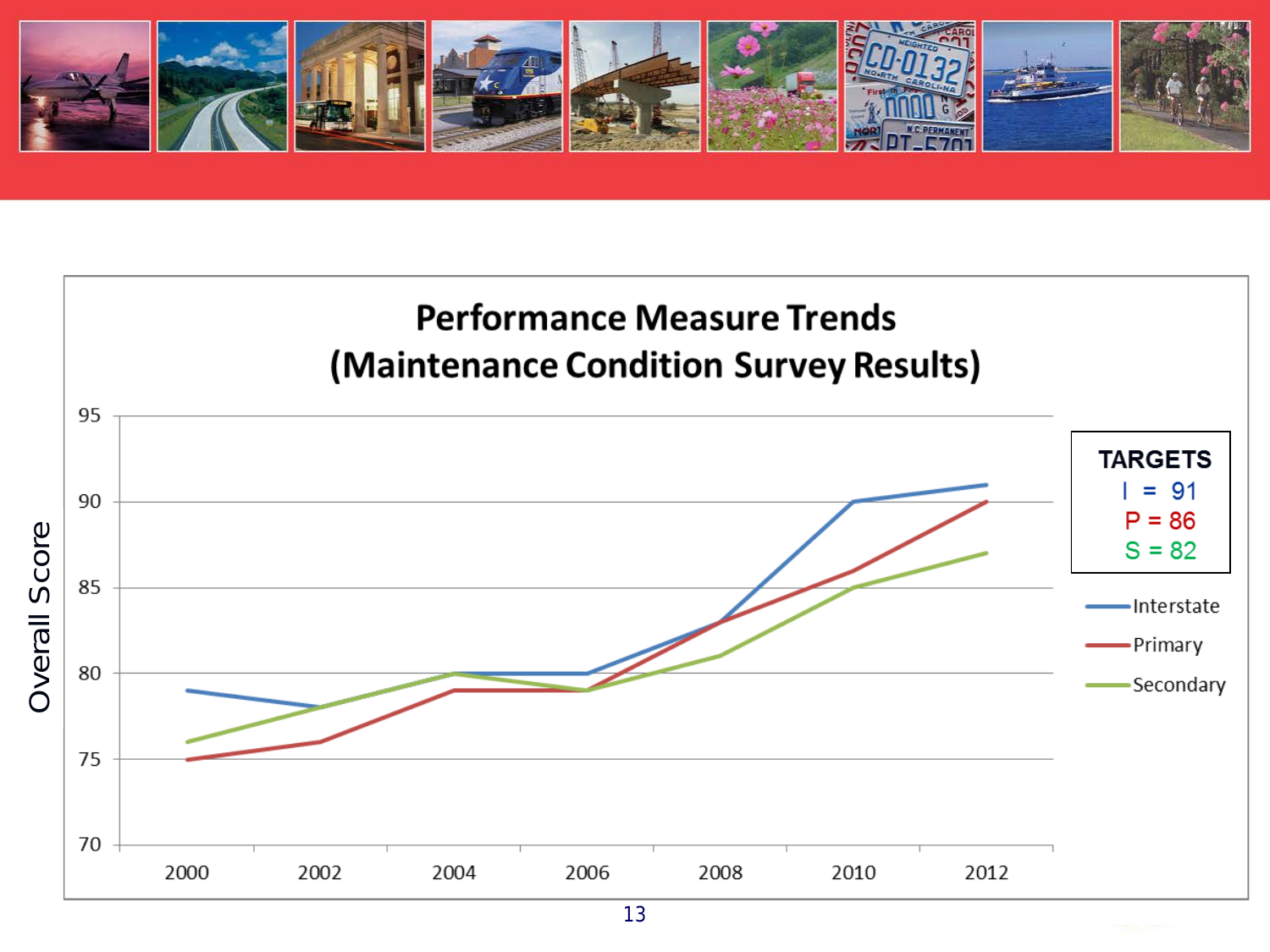

#### **Pavement Condition**







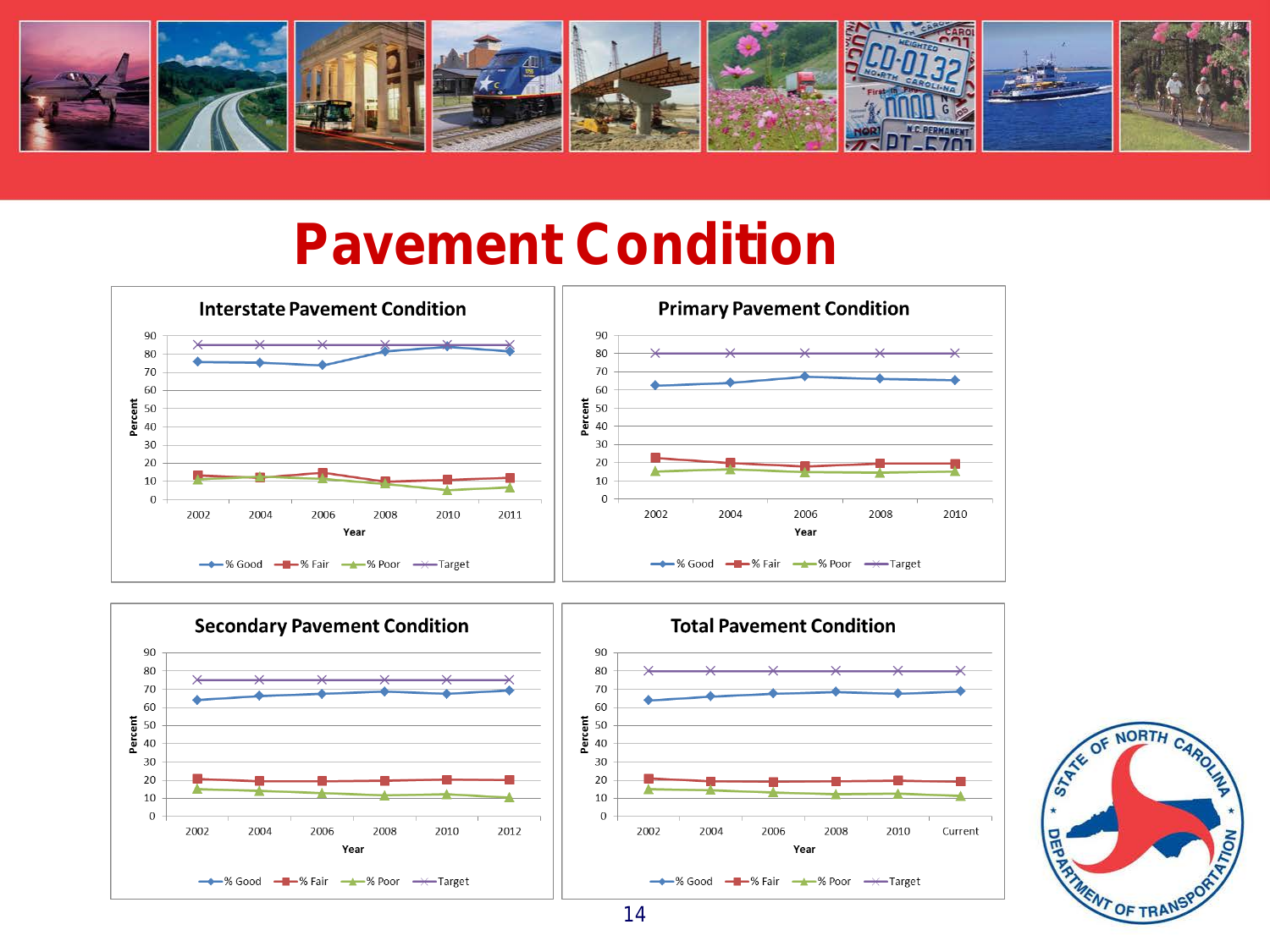

### **Bridge Condition Survey Results**

| <b>Bridges</b> |                       |                                                       | <b>Interstate</b> |                 | <b>Primary</b> |               | <b>Secondary</b> |                | <b>Statewide</b> |
|----------------|-----------------------|-------------------------------------------------------|-------------------|-----------------|----------------|---------------|------------------|----------------|------------------|
|                |                       |                                                       | 2012              | State Average   | 2002           | State Average | 2012             | State Average  | State Average    |
|                | <b>ELEMENT</b>        | <b>PERFORMANCE MEASURE</b>                            | Target            | Score           | Target         | Score         | Target           | Score          | Score            |
|                | Concrete              |                                                       | 85                | 84              | 80             | 80            | 75               | 84             | 82               |
| Bridge<br>Deck | Timber                | % of decks rating less than                           | 85                | N/A             | 80             | 79            | 75               | 89             | 89               |
|                | <b>Steel Planks</b>   | or equal to 6                                         | 85                | N/A             | 80             | 67            | 75               | 84             | 83               |
|                | Open Grid Steel       |                                                       | 85                | N/A             | 80             | 58            | 75               | $\overline{0}$ | 50               |
| Superstructure | Concrete              | % of superstructure rating<br>less than or equal to 6 | 90                | 80 <sup>°</sup> | 85             | 59            | 80               | 65             | 61               |
|                | <b>Steel Planks</b>   |                                                       | 90                | 88              | 85             | 82            | 80               | 79             | 81               |
|                | <b>P/S Concrete</b>   |                                                       | 90                | 96              | 85             | 96            | 80               | 94             | 95               |
|                | Timber                |                                                       | 90                | N/A             | 85             | 49            | 80               | 70             | 70               |
| Substructure   | Timber                | % of substructure rating less<br>than or equal to 6   | 90                | N/A             | 85             | 44            | 80               | 46             | 46               |
|                | Concrete Pile         |                                                       | 90                | 78              | 85             | 75            | 80               | 87             | 82               |
|                | <b>Steel Pile</b>     |                                                       | 90                | 88              | 85             | 85            | 80               | 83             | 84               |
|                | <b>Concrete Piers</b> |                                                       | 90                | 91              | 85             | 83            | 80               | 77             | 80               |

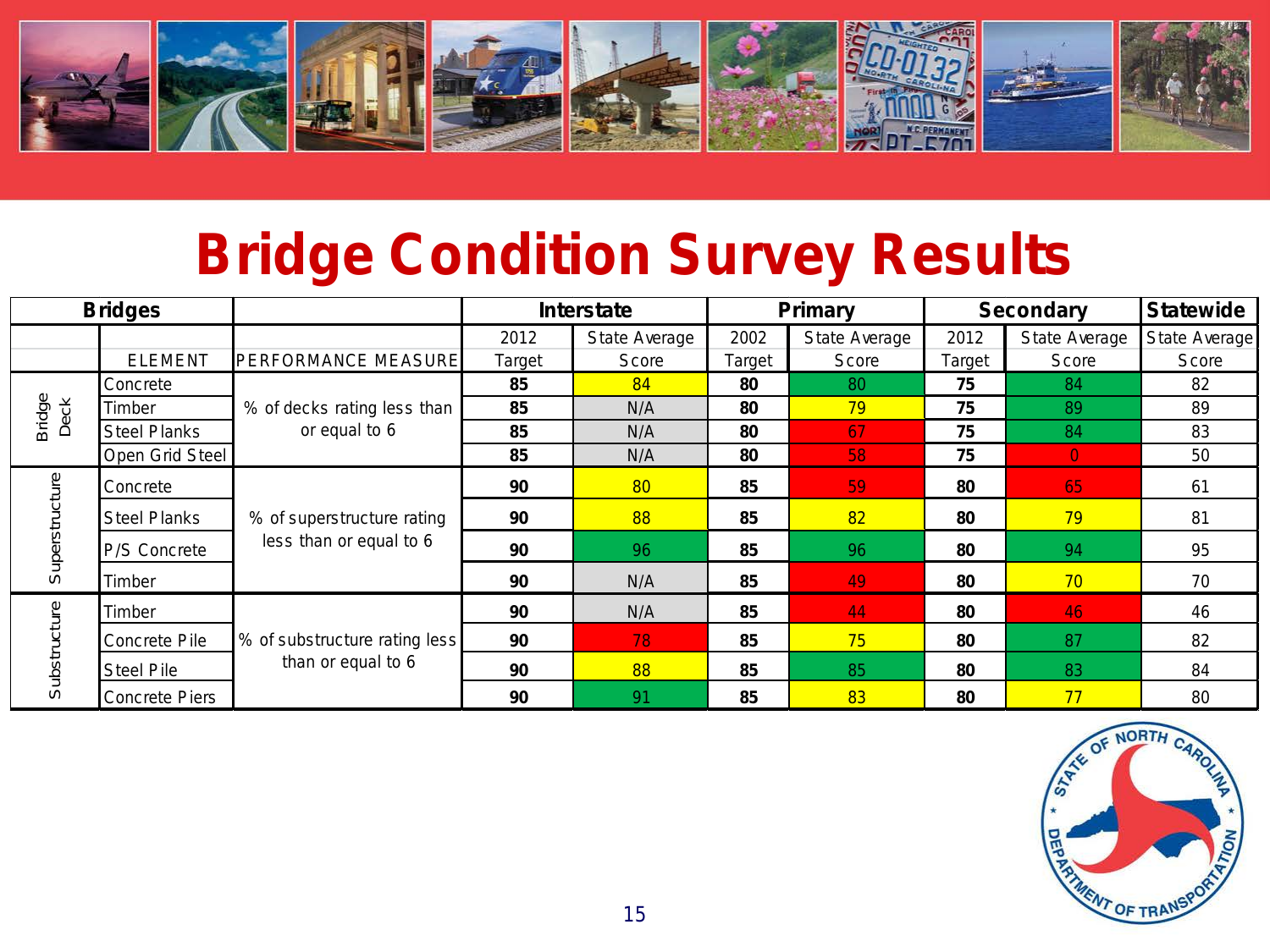

#### **Bridge Condition**





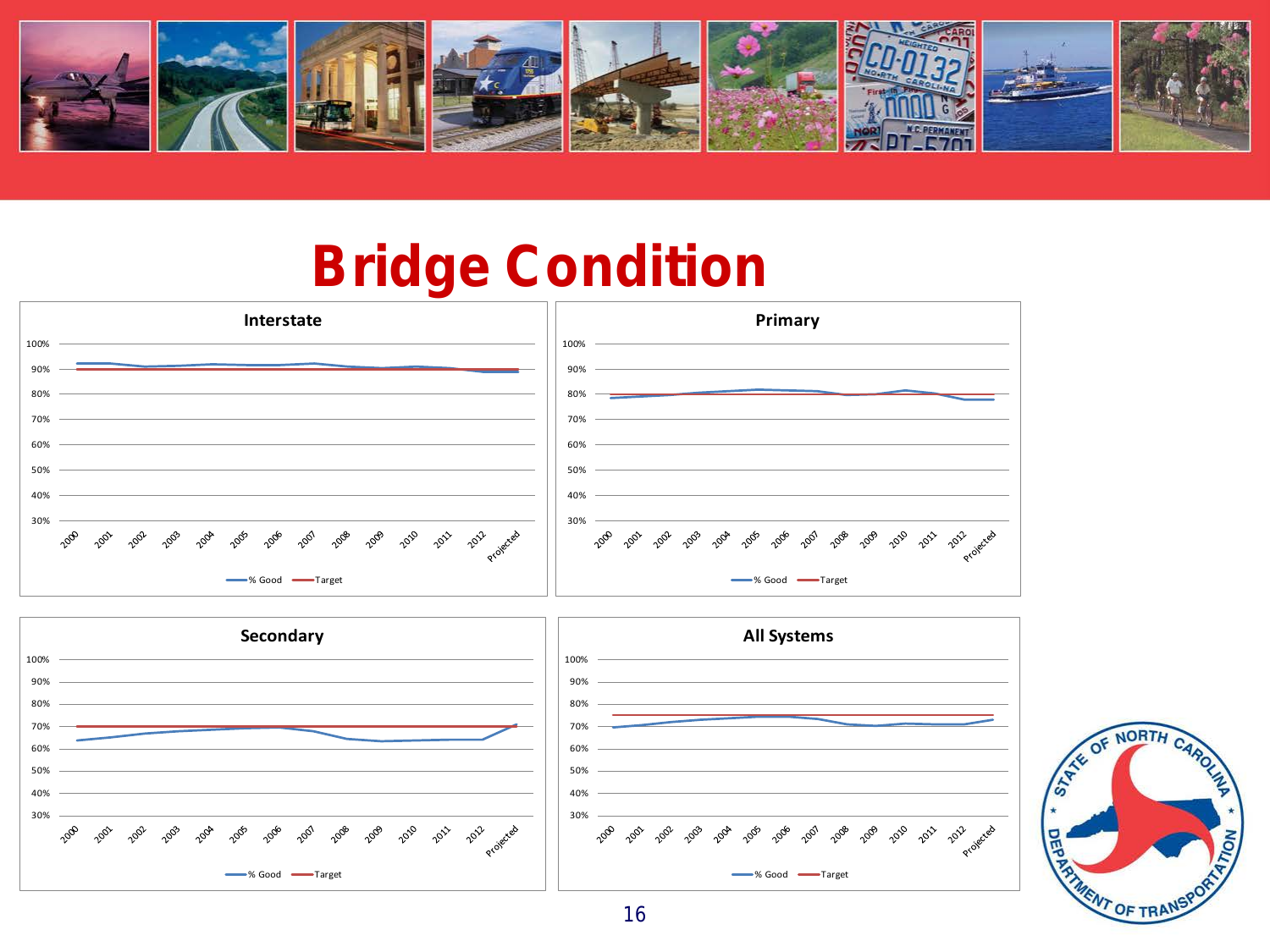

## **Effect of Lack of System Preservation Funds on Pavements**

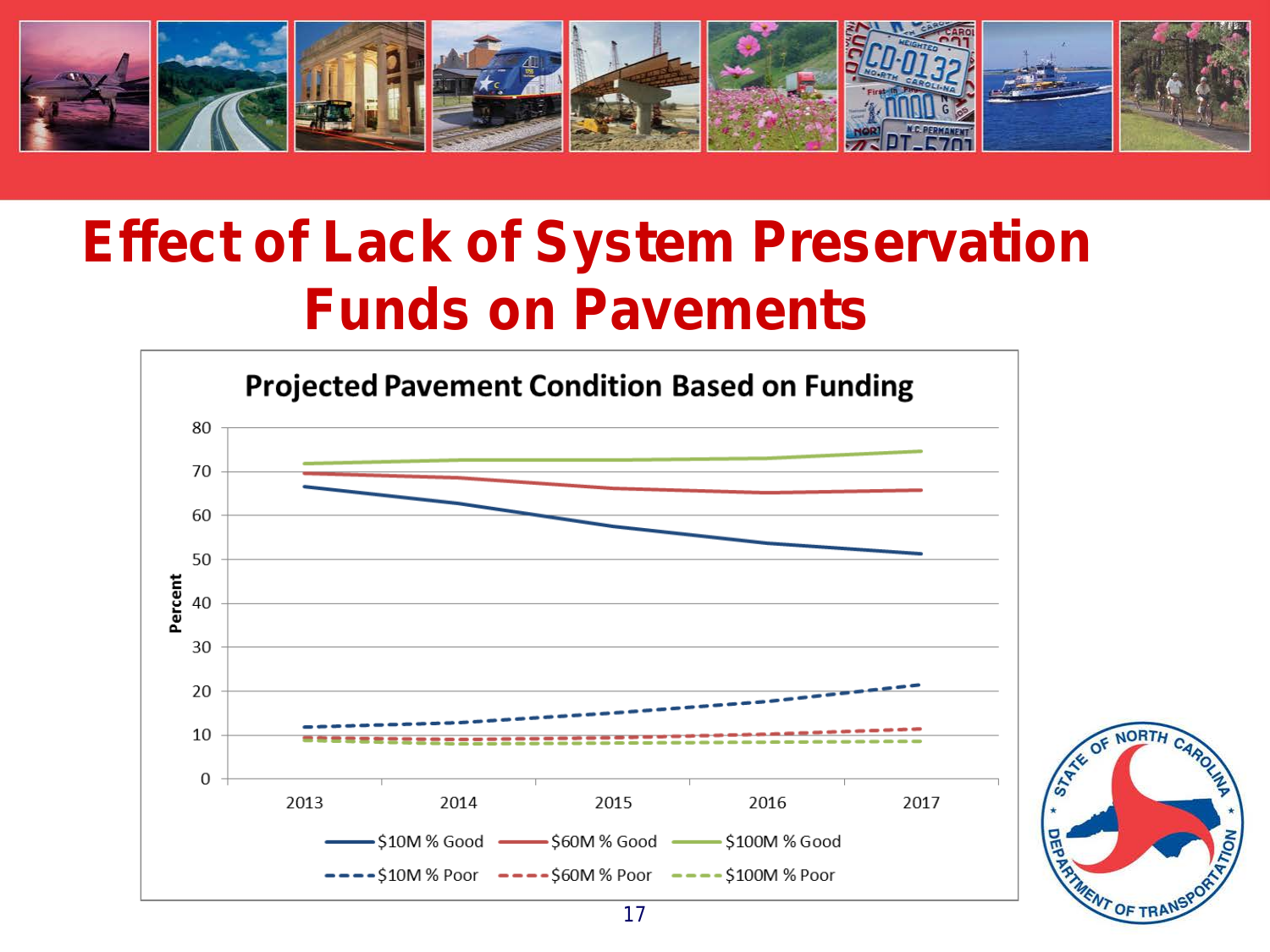

## **Infrastructure Health Index**

- Calculates an overall system score
- Measures NCDOT's success for maintaining and improving the health of the highway network

Weights asset categories:

- 25% for roadsides features
- 35% for bridges
- 40% for pavements

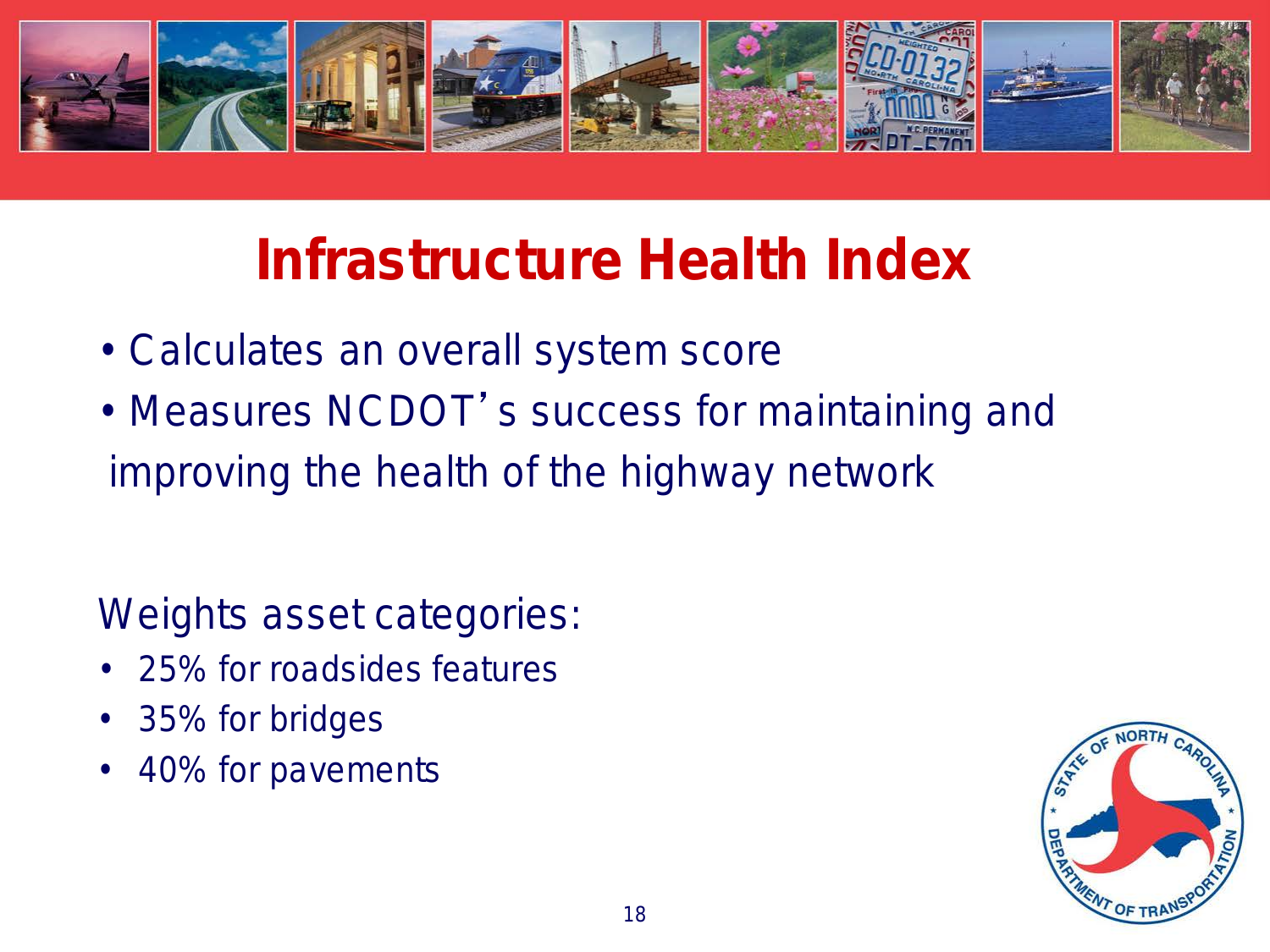

#### **Infrastructure Health Index**



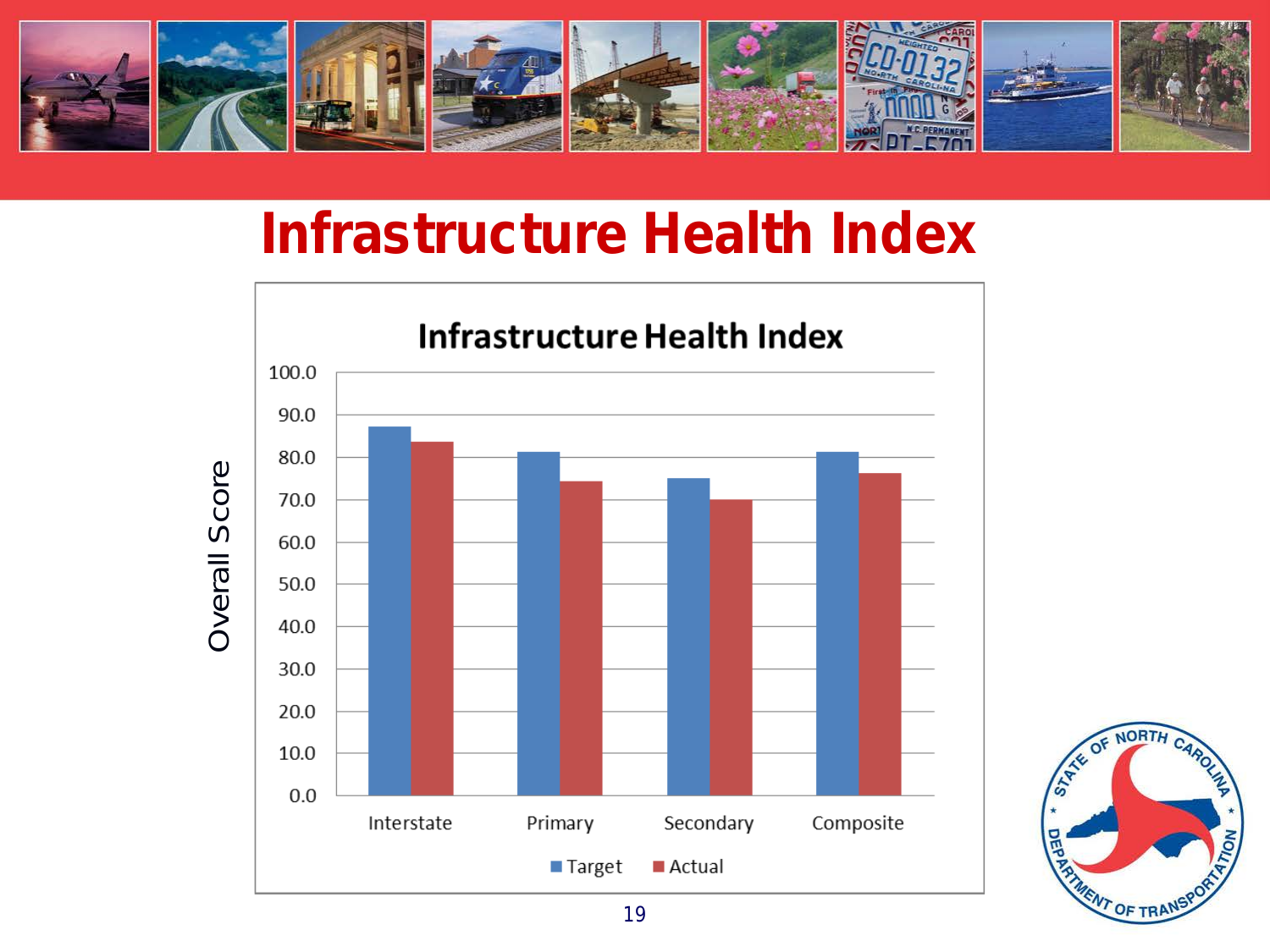

# **Validating Performance Measures**

- Public told us:
	- Interstate: Meeting expectations with no areas of concern
	- Primary: Meeting expectations and identified shoulders as an area of concern
	- Paved Secondary: Slightly below expectation and focus areas include pavement condition, smoothness, width of travel lanes, roadway striping and markers

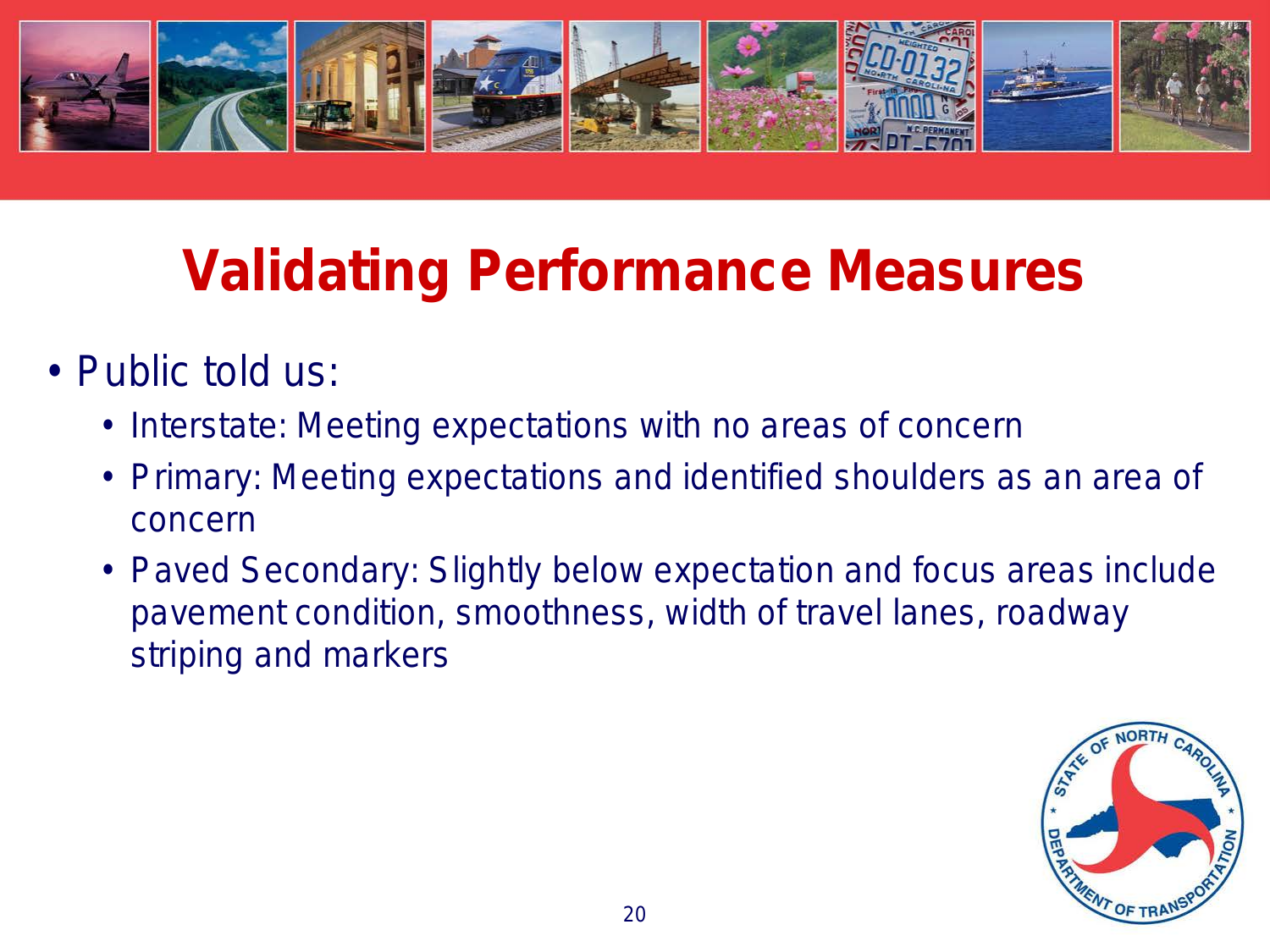

# **Maintenance Funding Needs FY 2013-2014 (Millions)**

|                                                 | <b>Needs</b>   |                 |
|-------------------------------------------------|----------------|-----------------|
| • Maintenance Operations                        | 765.97<br>S    |                 |
| • Disasters                                     | \$<br>15.00    |                 |
| • Contract Resurfacing                          | 427.16<br>\$   |                 |
| • Pavement and Bridge Preservation              | S<br>195.59    |                 |
| <b>Total Maintenance and Preservation Needs</b> | \$1,403.72     |                 |
| Alternate Maintenance Funds                     | - \$<br>152.00 |                 |
| <b>Adjusted Maintenance Funding Needs</b>       | \$1,251.72     | <b>STATE OF</b> |
| <b>System Rehabilitation Needs</b>              | 320.81<br>S    |                 |

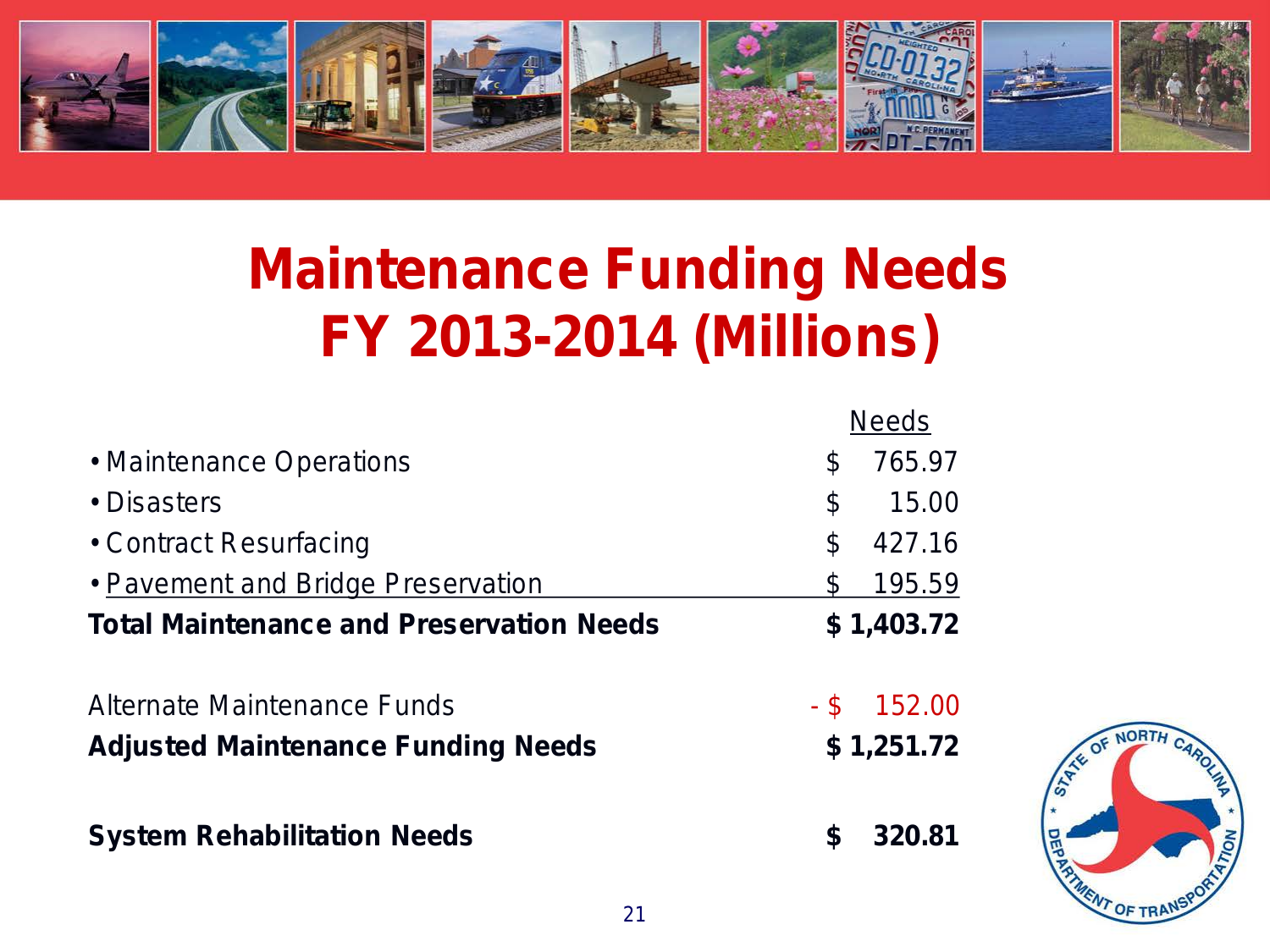

#### **Statewide Annual Maintenance Funding Plan**

| <b>Fiscal Year (\$ millions)</b>        |                |                      |                |            |               |  |  |  |  |
|-----------------------------------------|----------------|----------------------|----------------|------------|---------------|--|--|--|--|
| <b>Maintenance Programs</b>             | 2013-2014      | 2014-2015            | 2015-2016      | 2016-2017  | 2017-2018     |  |  |  |  |
| <b>Maintenance and Operations</b>       | 765.97         | 792.01               | 818.94         | 846.79     | 875.58        |  |  |  |  |
| Disasters/Emergencies                   | 15.00          | 15.00                | 15.00          | 15.00      | 15.00         |  |  |  |  |
| <b>Contract Resurfacing</b>             | 427.16         | 441.68               | 456.70         | 472.23     | 488.28        |  |  |  |  |
| <b>Pavement and Bridge Preserv</b>      | 195.59         | 202.24               | 209.12         | 216.23     | 223.58        |  |  |  |  |
| <b>Total Maint. Funding Needed</b>      | 1,403.72       | 1,450.35             | 1,498.55       | 1,548.40   | 1,599.94      |  |  |  |  |
| Supplemental Maint. Funds               | 152.00         | 152.00               | 152.00         | 152.00     | 152.00        |  |  |  |  |
| <b>Estimated Maint. Fund Allocation</b> | 1,188.18<br>\$ | 1,248.90<br><b>S</b> | 1,309.59<br>£. | \$1,317.58 | \$1,413.24    |  |  |  |  |
| <b>Shortfall</b>                        | (63.54)        | (49.45)              | (36.96)        | (78.82)    | <i>(34.70</i> |  |  |  |  |

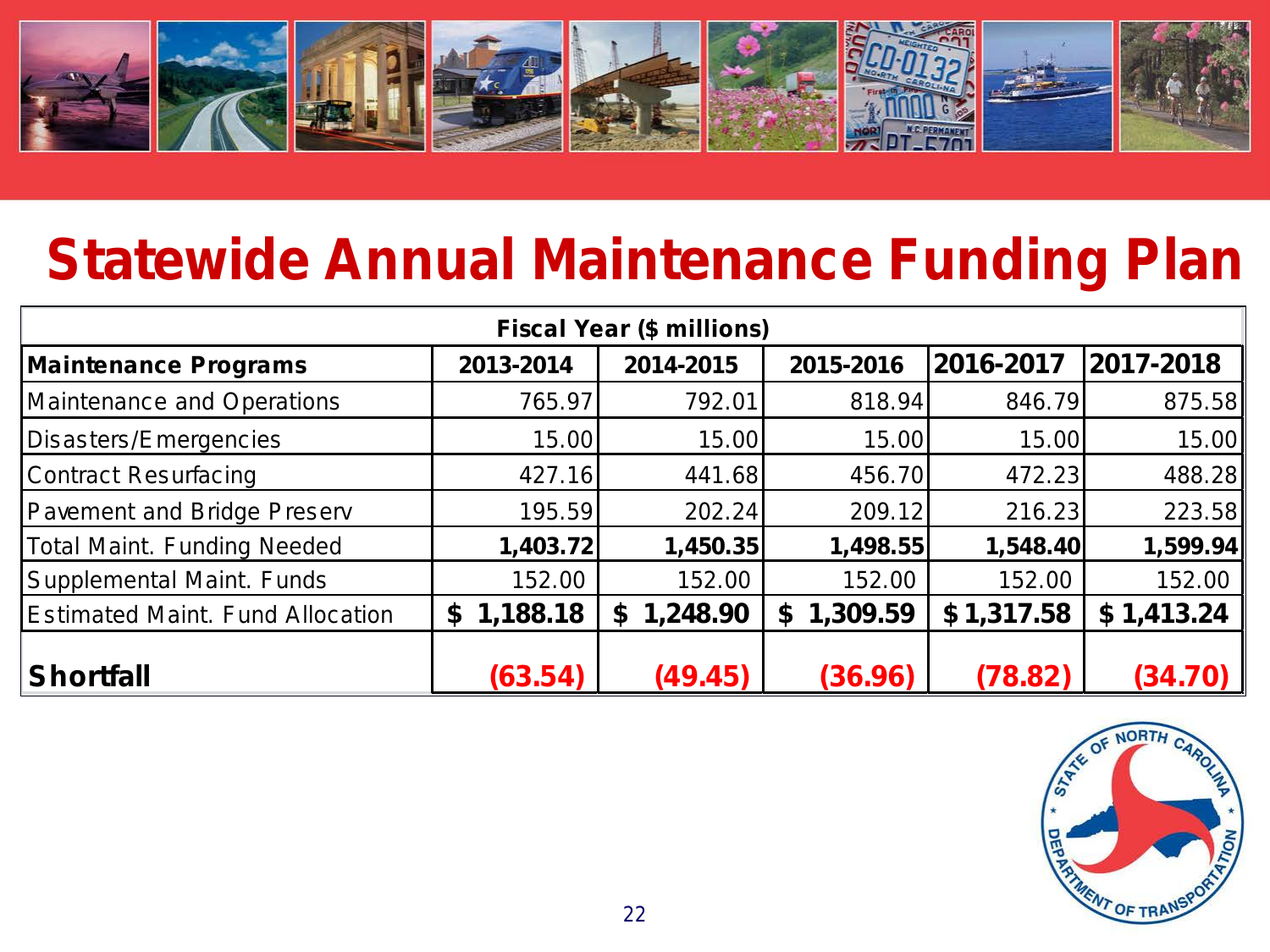

## **LOS at Current Funding Level**



23

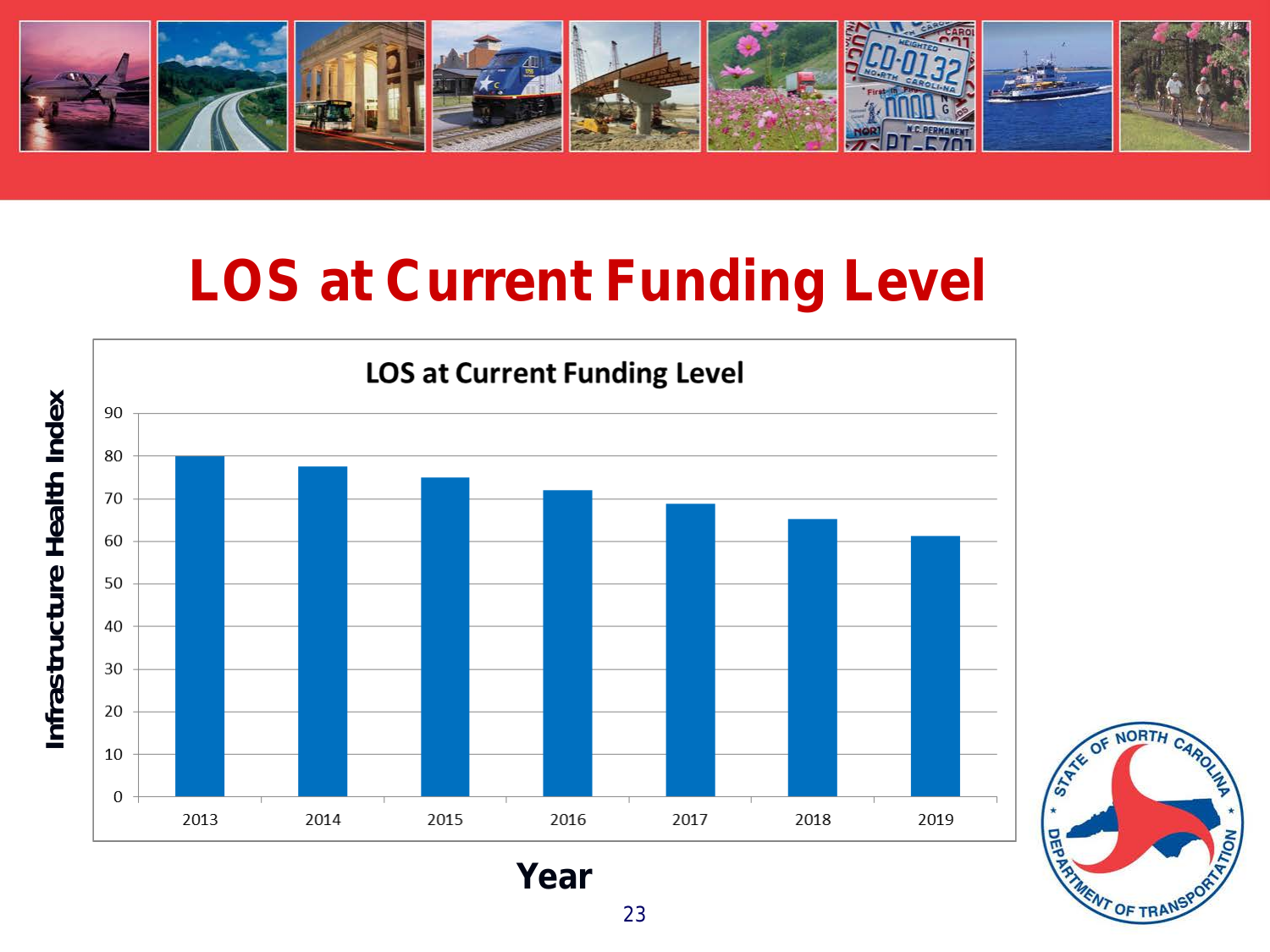

### **Estimated Dollars to Maintain Current LOS**



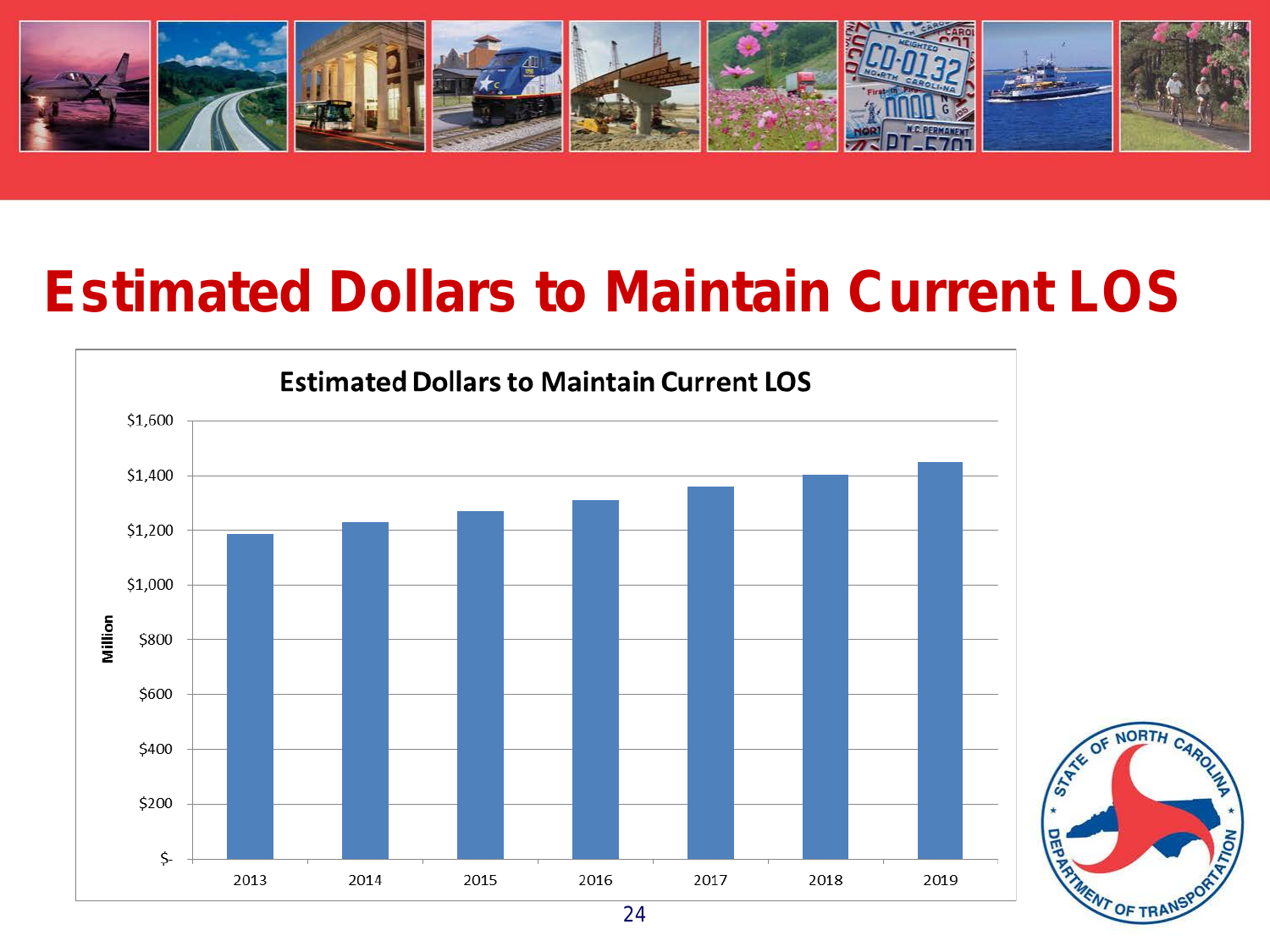

### **State Funding Needed to Meet Target LOS**

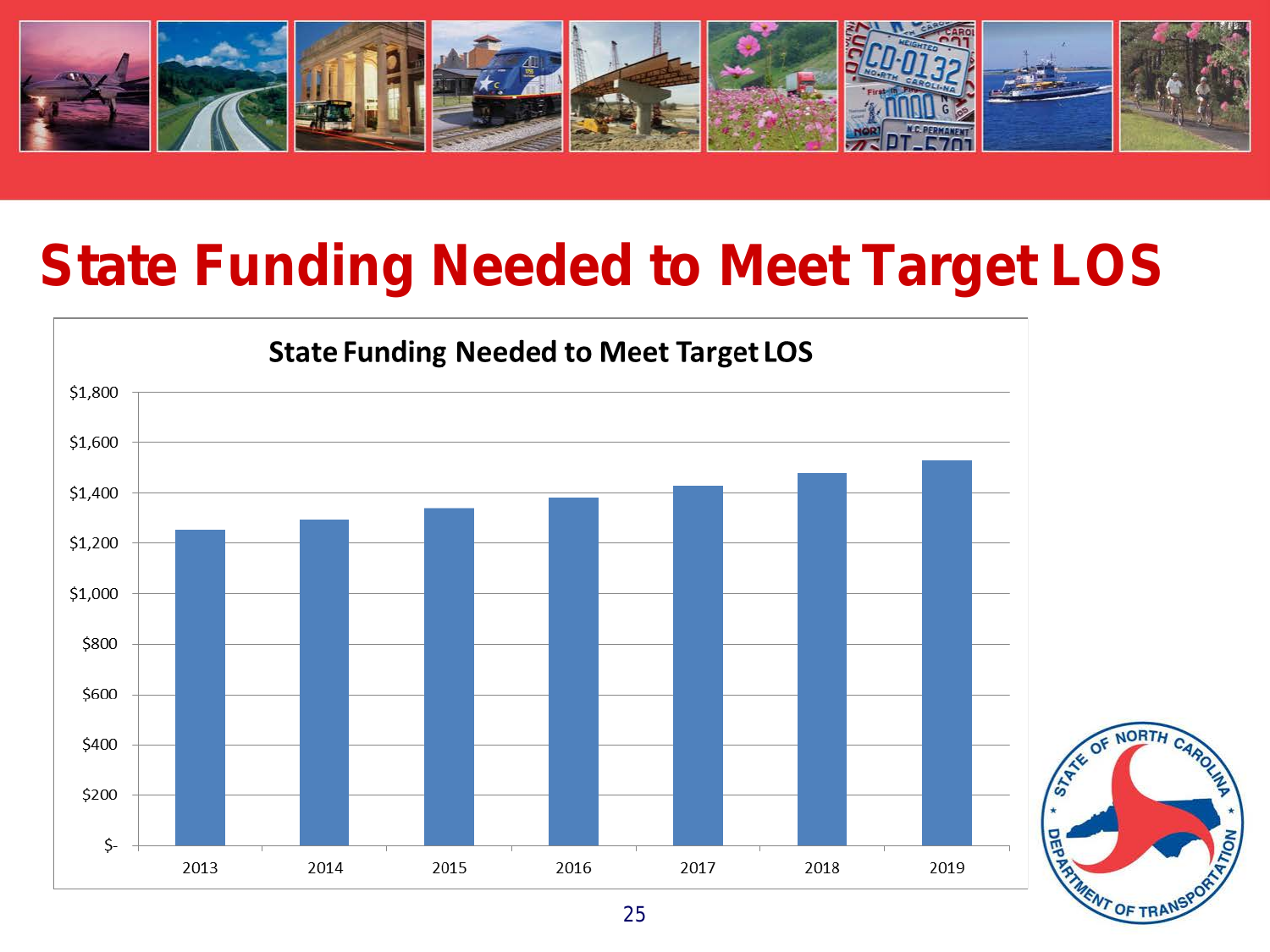

## **Summary**

- Meeting targets on roadside features
- Pavements and bridges are trending in the right direction
- Public validation of targets
- Funding only slightly below need
- Need more flexibility in funding